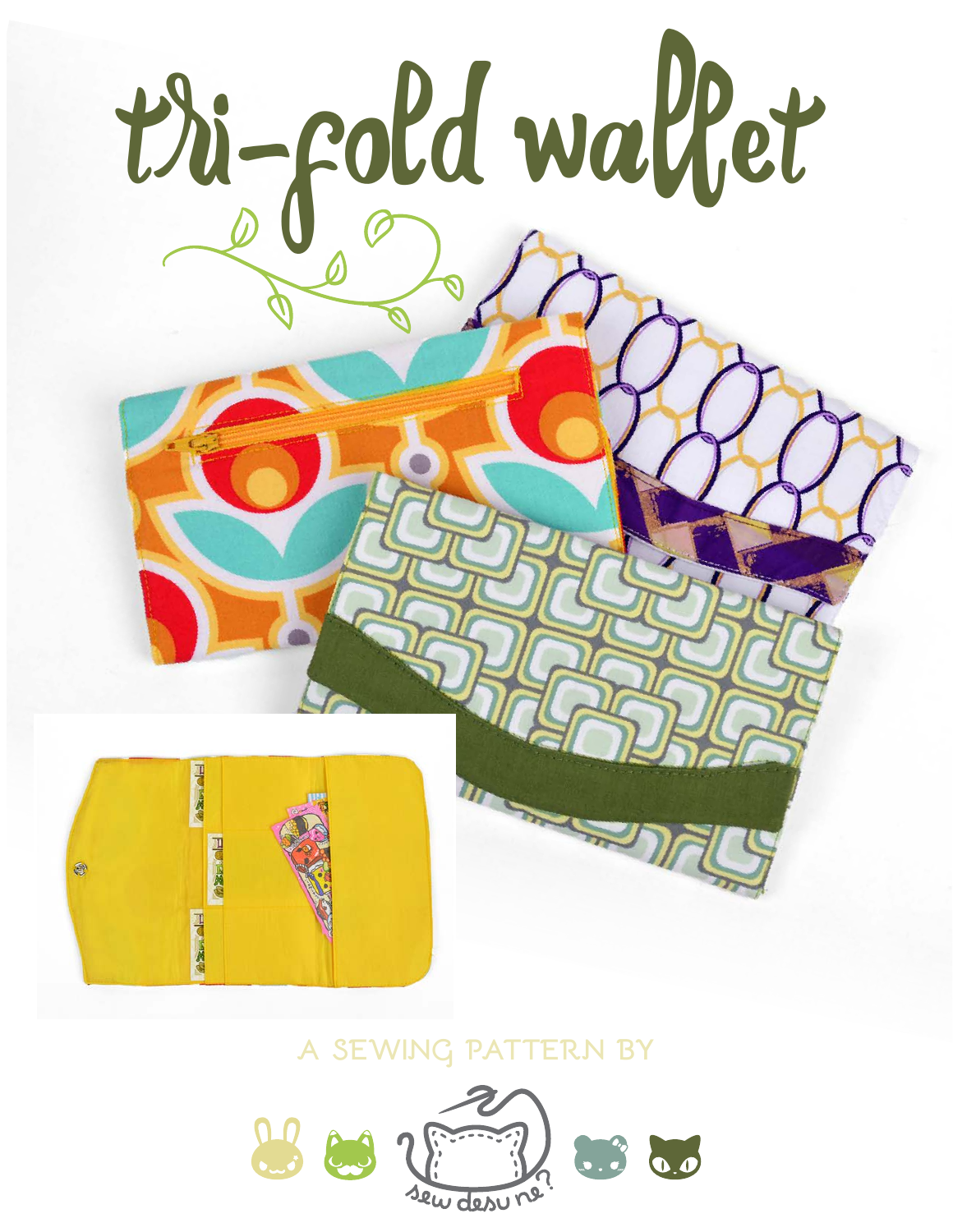

This project is for a basic wallet that folds up into thirds, but it features a contrast front band, snap closure, credit card pockets, cash pocket, and zippered coin pocket on the back.

## DIFFICULTY: **THE**

makes:

Pretty straightforward, but some parts call for some one wallet that folds up to 7  $1/2$ " x 4" detail work that's finicky.

# **materials & tools**

| . 1/2 yd. of directional or 1/4 yd.<br>• Matching sewing thread<br>of non-directional light to medi-<br>· Basic sewing tools (sewing machine,<br>um-weight fabric for outer wallet<br>scissors, iron, needles, pins, fabric<br>· 1/8 yd. of complementing fabric for<br>marker, seam ripper)<br>contrast band |
|---------------------------------------------------------------------------------------------------------------------------------------------------------------------------------------------------------------------------------------------------------------------------------------------------------------|
|                                                                                                                                                                                                                                                                                                               |
| · 1/4 yd. of lightweight fabric for lining                                                                                                                                                                                                                                                                    |
| (I used polyester lining fabric, but                                                                                                                                                                                                                                                                          |
| cotton will behave better)                                                                                                                                                                                                                                                                                    |
| · 1/2" wide sew-in snap                                                                                                                                                                                                                                                                                       |
|                                                                                                                                                                                                                                                                                                               |
| · 1/4 yd. of 45" wide light to medi-                                                                                                                                                                                                                                                                          |
| um-weight fusible interfacing                                                                                                                                                                                                                                                                                 |
|                                                                                                                                                                                                                                                                                                               |
|                                                                                                                                                                                                                                                                                                               |
|                                                                                                                                                                                                                                                                                                               |
|                                                                                                                                                                                                                                                                                                               |
|                                                                                                                                                                                                                                                                                                               |
|                                                                                                                                                                                                                                                                                                               |
|                                                                                                                                                                                                                                                                                                               |
|                                                                                                                                                                                                                                                                                                               |

### **before you begin:**

- **1.** Print out the project pattern, pages 11-17
- **2.** Assemble the pattern pieces by lining up the page markings (A1 to A2, B3 to B4, and so on)

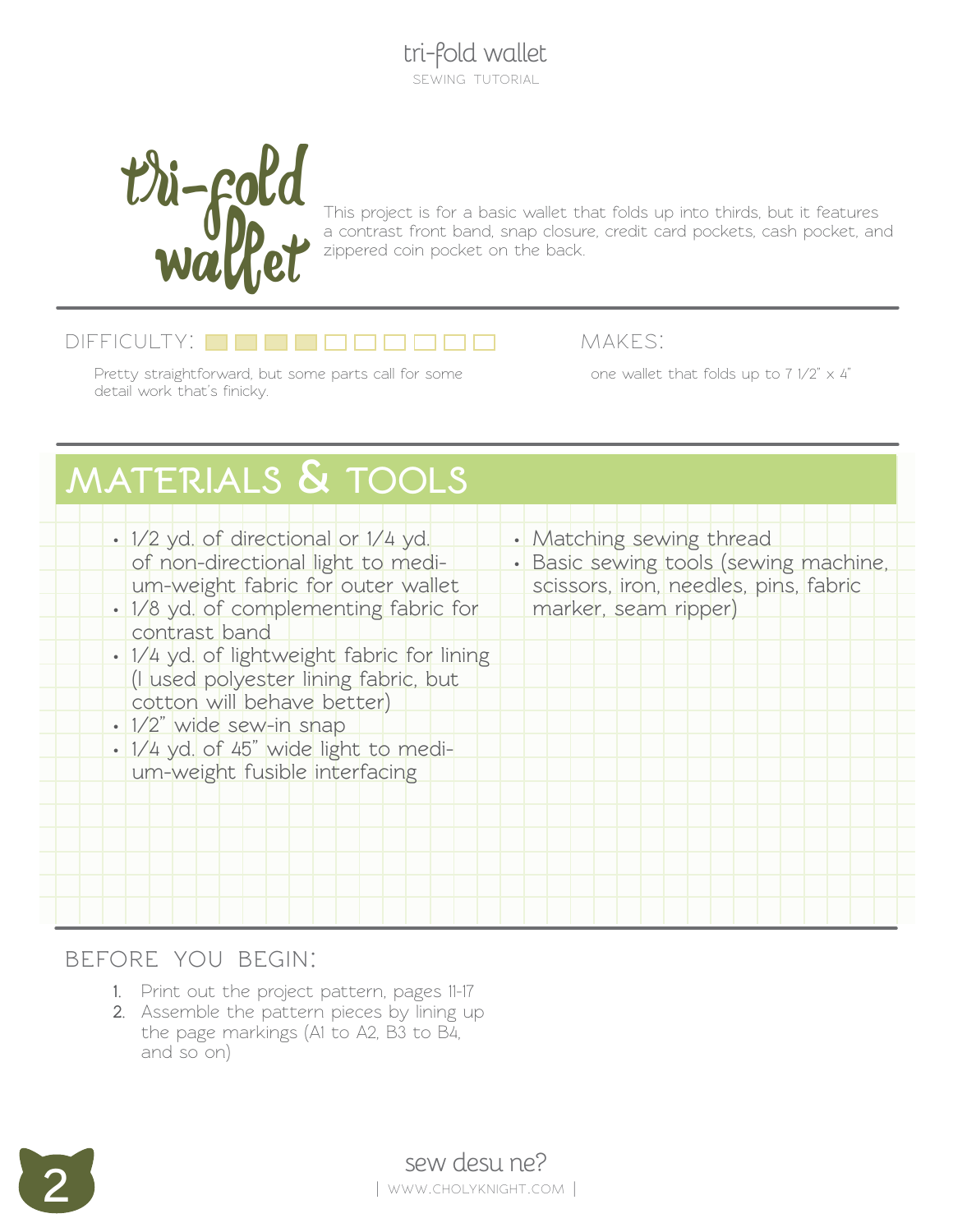# tri-fold wallet

sewing tutorial



This project is kind of interfac ing-centered. That is it relies a lot on the interfacing to give it structure and body, so it's really much easier to use the interfacing as your guideline when sewing.

I would recommend you cut your interfacing first (following the paper pattern with seam allowances cut off – cutting out the back pocket window helps too), fuse it to the back of your fabric, then trim away the fabric leaving a 1/2" seam allow ance as shown.

The contrast band and back pocket need no interfacing, so you can cut those from your fabric as usual. Draw on any markings from the paper pattern as well.



First up is the back coin pocket. This is done by sewing a little zipper window. Line up the rectangular marking from both the lining piece and the wallet piece with right sides together. If you cut a hole in your inter facing here, they should line up with that too. Sew around that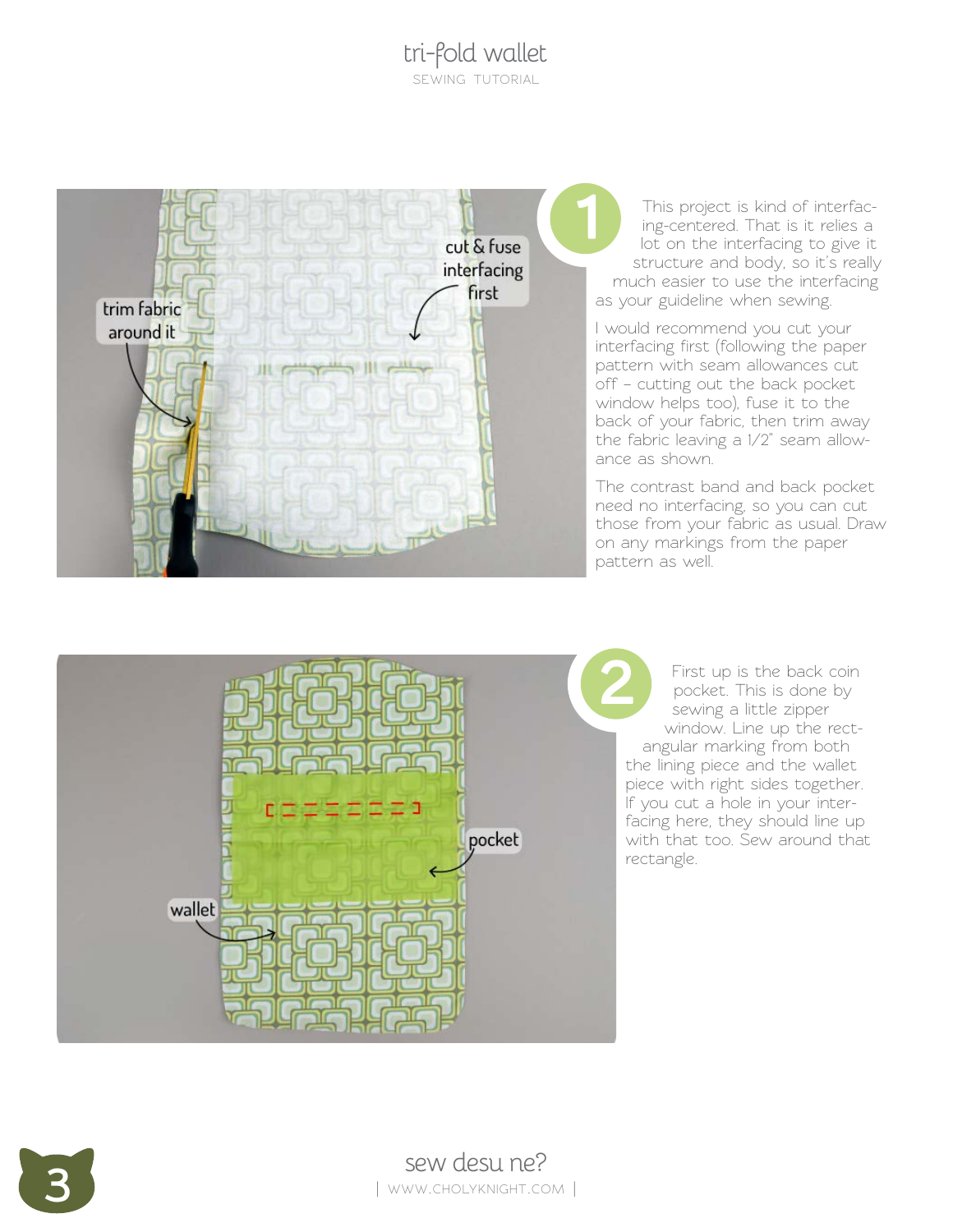To open up that window so you can install the zipper, cut down the middle of it so it's split open, then cut diagonally into the corners as close as you can to the stitching without actually cutting the threads.



Turn the fabric by pushing the lining in through the opening and flattening it on the other side. You should have a nice finished opening when you get the edges all pressed. The fabric might want to fight you, so it helps to press it for a long while.



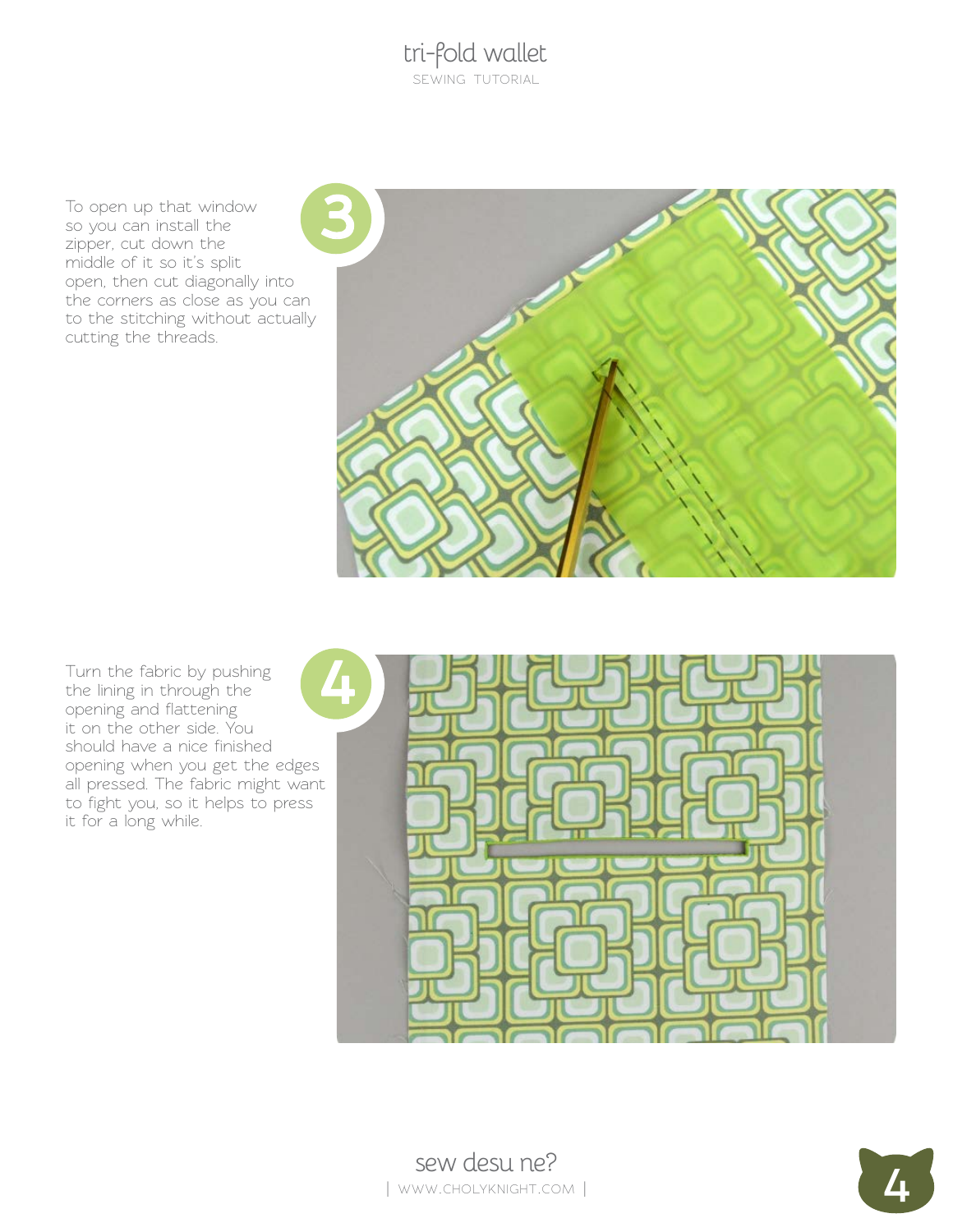

Install the zipper by lining it up behind the little window with the zipper slider positioned inside. You can pin it in place here, but taping or using a dab of glue stick also works well and is less obtrusive. Sew around the edge of the window to anchor the zipper in place.

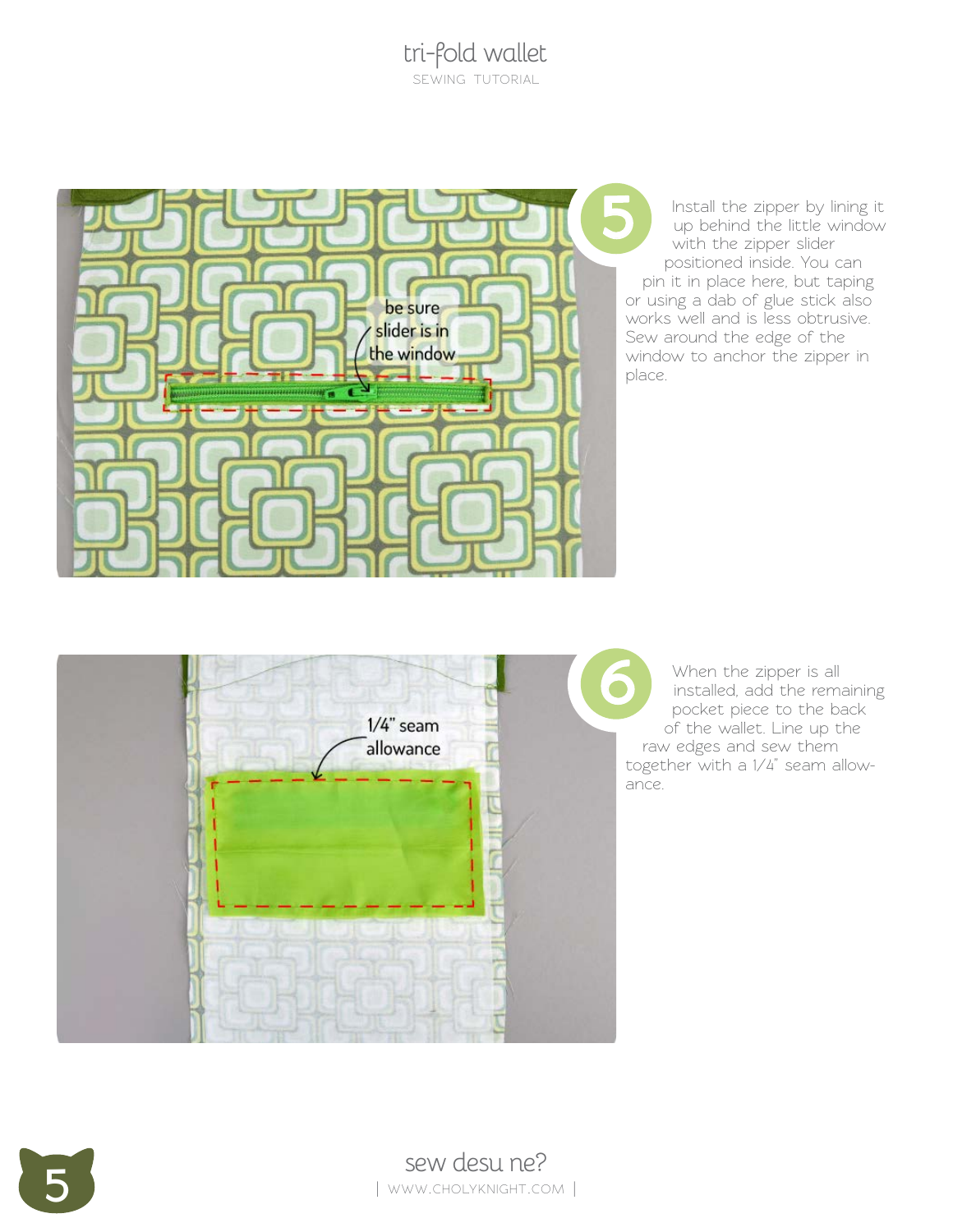Next up, apply the contrast band to the top edge of the wallet. First create the contrast pieces by sewing the two with right sides together along the inner curve. When finished, clip the seam allowances so turning the piece is easier. Press the contrast section nice and crisp when complete.



Line up the sewn contrast band with the marking on your wallet piece and edge stitch it in place, close to the seam from step 7.





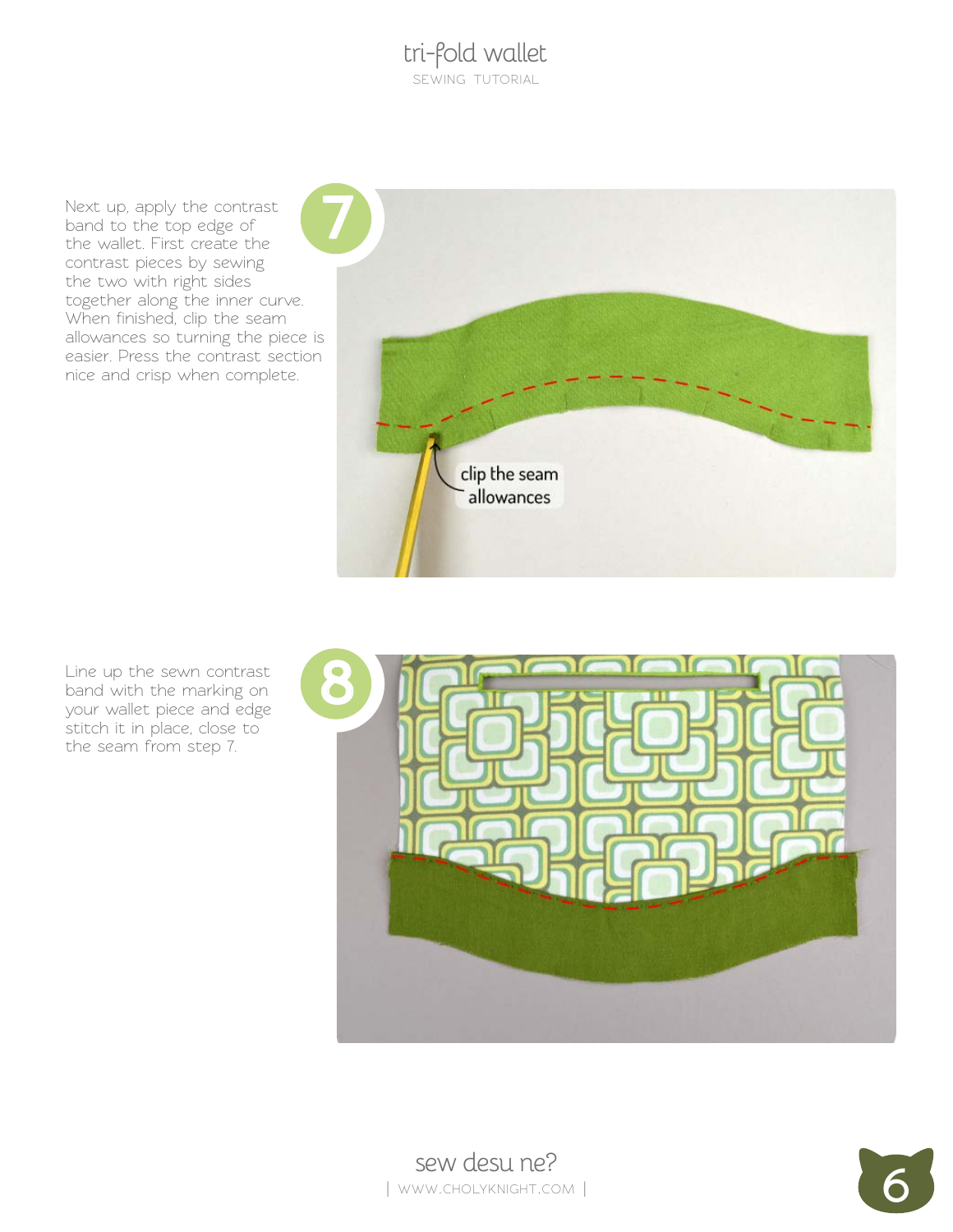

The inside of the wallet is started the same as the outside. Apply the interfacing to your uncut fabric, then trim away the excess until you have about 1/2" along the edges. To create all the pockets for the wallet, the lining is folded back and forth like an accordion. Mark the mountain fold lines on the right side of the fabric and mark the valley fold lines on the back side.



What we're going to do with those marks is fold the fabric there and sew an edge stitch along the fold. This will hold the fold in place and make all the accordion folding for the pockets a breeze. For every mountain fold, fold the fabric with wrong sides together and edge stitch along the fold. For every valley fold, fold the fabric with right sides together and edge stitch the fold.

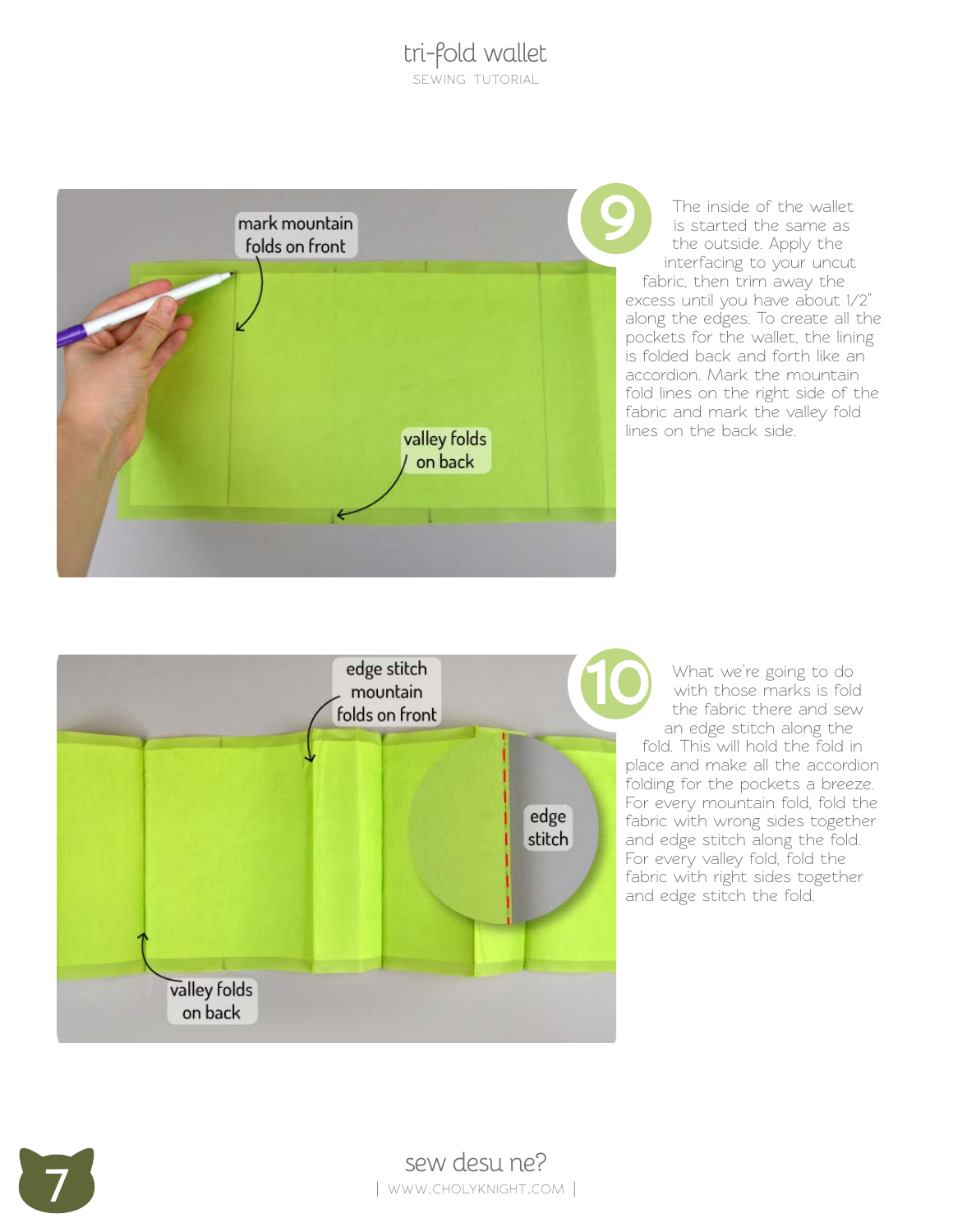Allow the mountain and valley folds to do their thing and your lining should fold up like this. You have two sets of card pockets in the middle and one bill slot at the bottom.



Finish the card pockets by sewing lines where the pattern indicates for the card pocket separations. Sew through all the layers of the inner wallet and the simple folds now become 6 card pockets :D

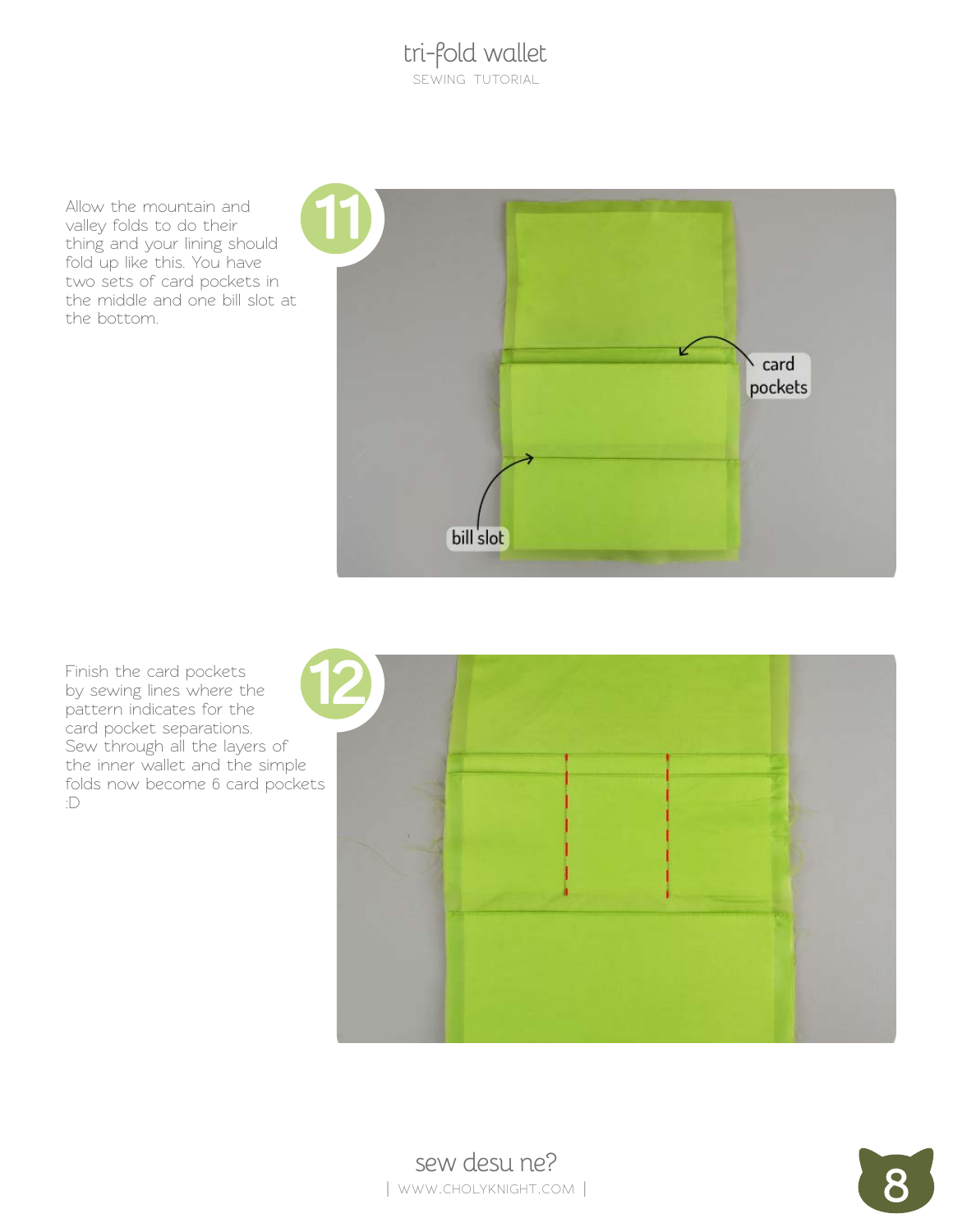

We're nearly there! You can finally bring together the outer wallet and inner wallet. Layer the two pieces with right sides facing and match up the edges of the interfacing. Sew around the edge of the interfacing on the wallet, leaving an opening at the bottom as the pattern indicates for turning. You'll see that now you can trim off the excess inner wallet fabric so when turned it will be the rounded shape of the outer wallet.



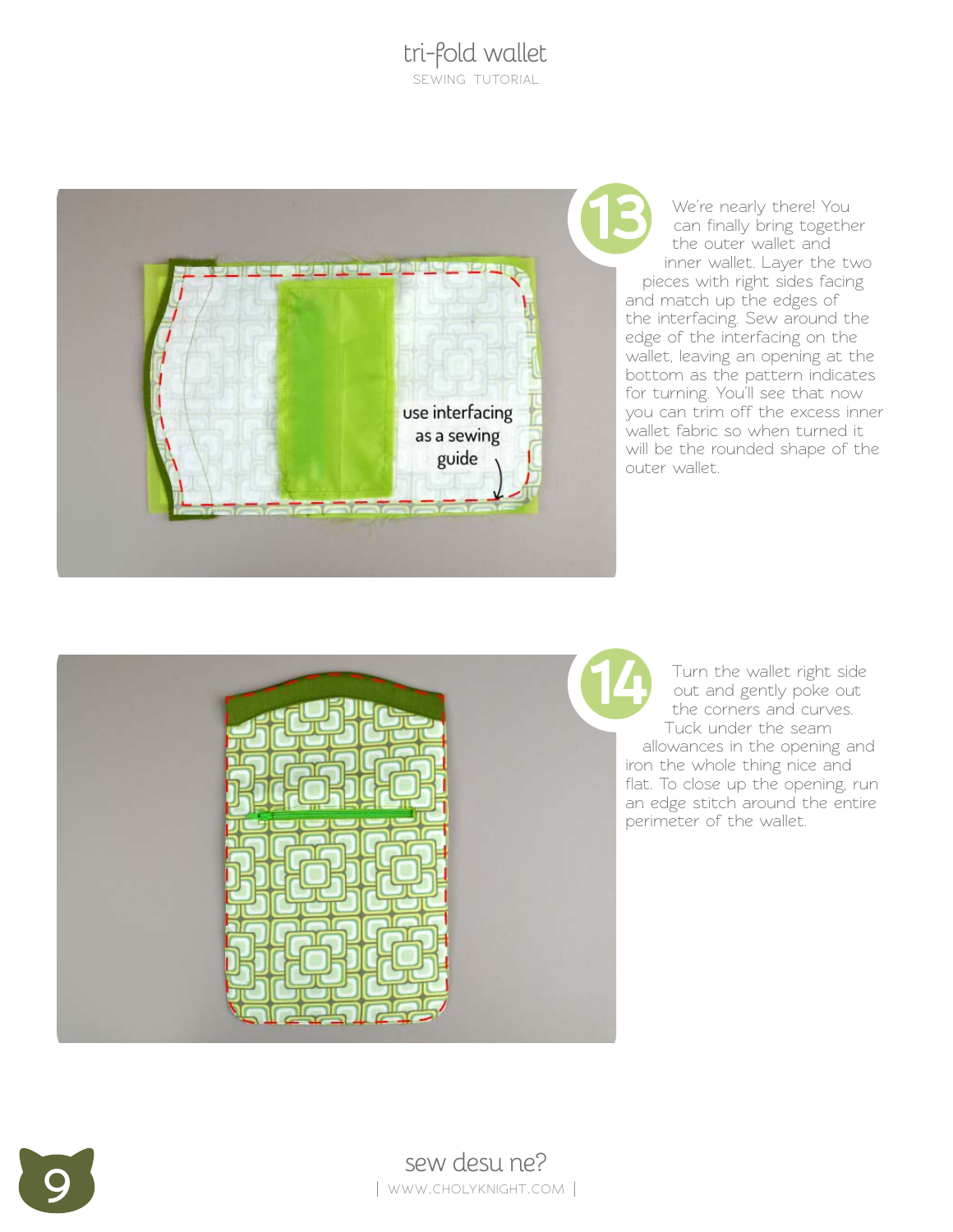To add the closing snap, attach the prong half to the inside of the wallet where the pattern indicates. Make sure it's nice and centered, regardless of where the guideline ends up on how your wallet turned out.



To place the socket half of the snap, use the pattern guideline as a starting point, but fold up the wallet too (while it's a little full, preferably) to see if things line up. You could mark a bit of fabric marker on the metal of the socket and press it into the other side of the wallet to see exactly where it lands. When you have it all set how you like, sew the socket half in place.





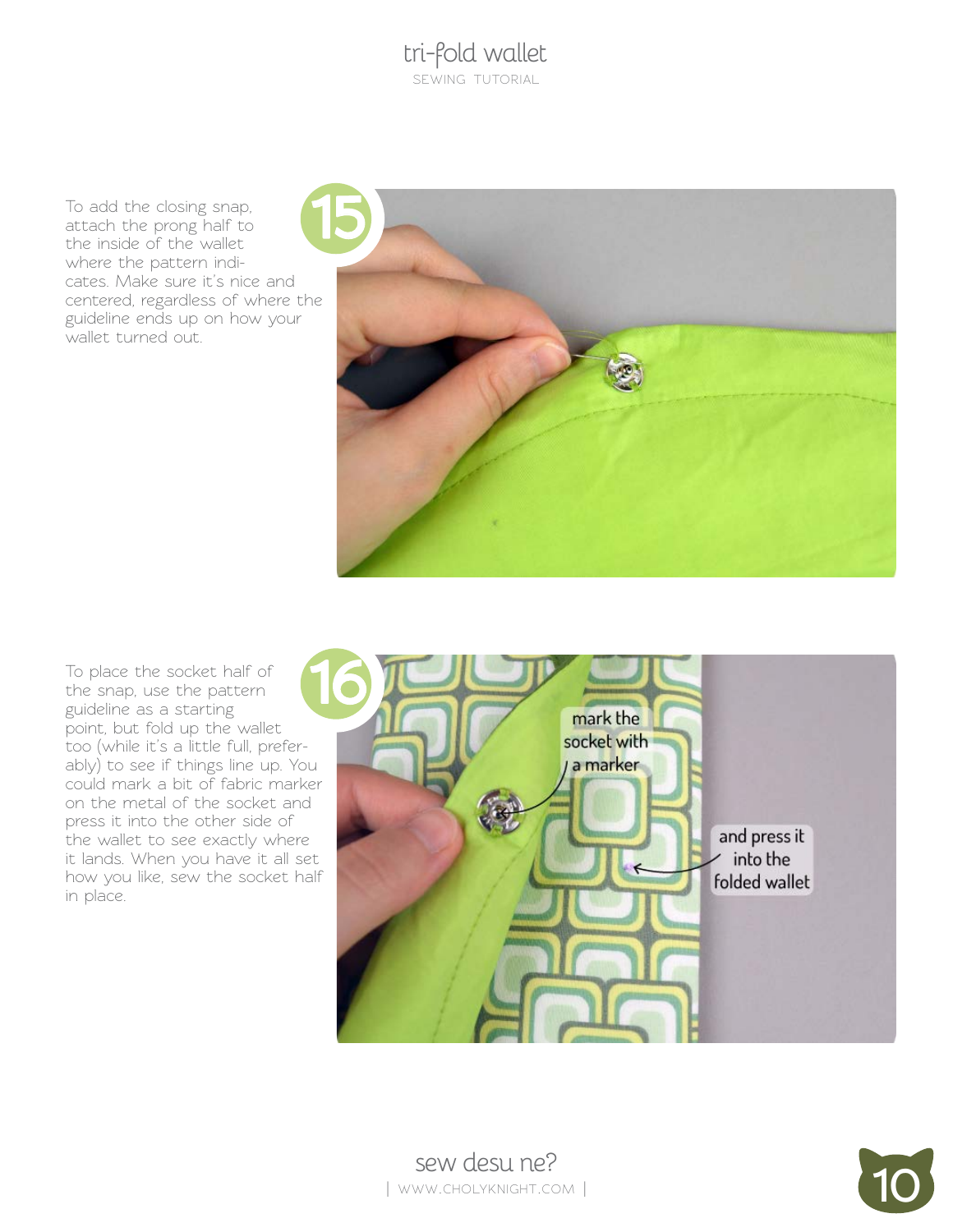|                                                                                                                                                                                                                                                 | Pg. 1/7          |
|-------------------------------------------------------------------------------------------------------------------------------------------------------------------------------------------------------------------------------------------------|------------------|
| г<br>Cut 1 of fusible interfacing (sans seam allowances)<br>Tri-Fold Wallet<br>WWW.FIGIZYYJOIU.NXX<br><b>INNER WALLET</b><br>Cut 1 of lining fabric<br>PATTERN<br>1/2" seam allowance<br><b>SALL DEAL TON</b><br><b>CENTER</b><br>$\frac{1}{2}$ | (A1 A)<br>Middle |
|                                                                                                                                                                                                                                                 |                  |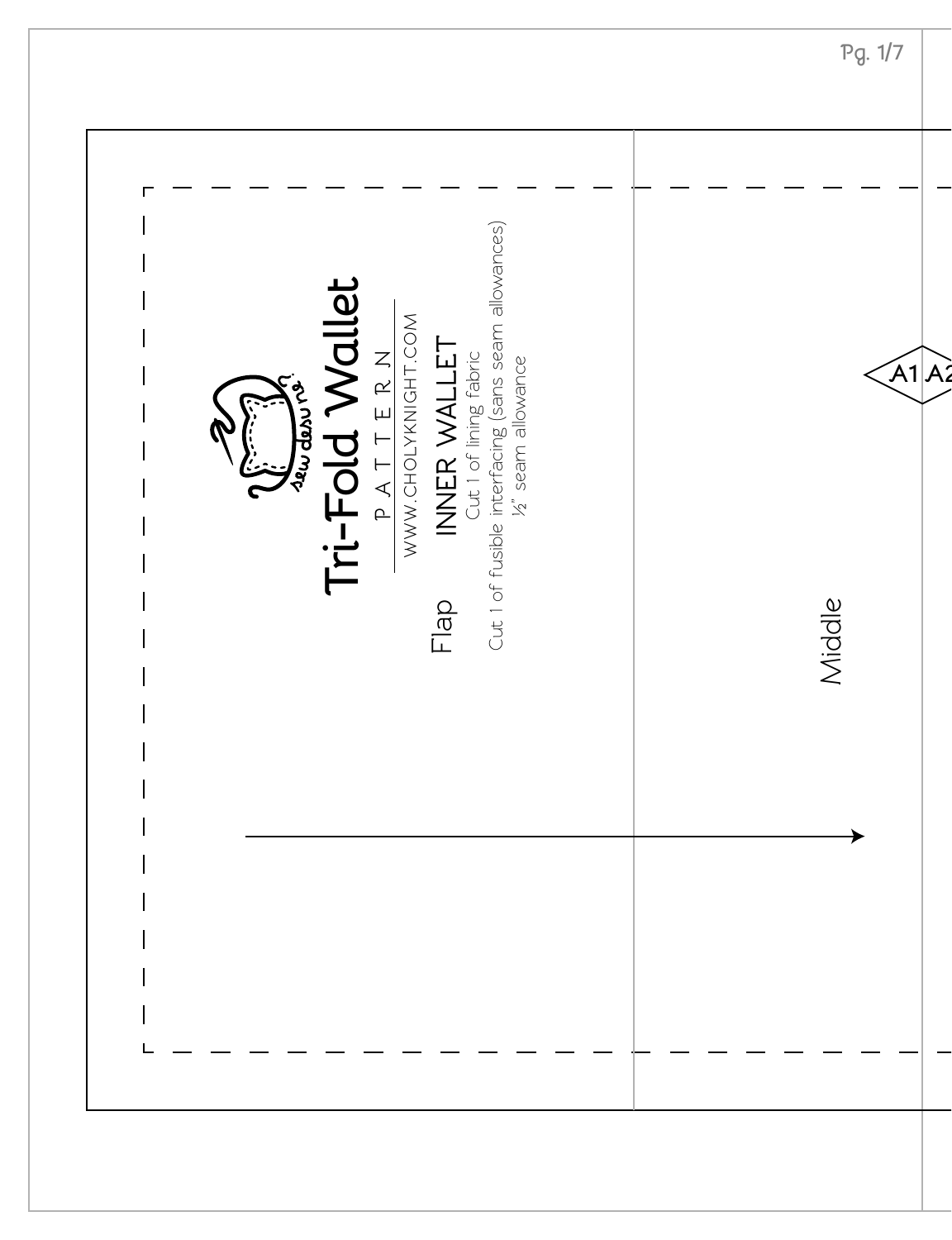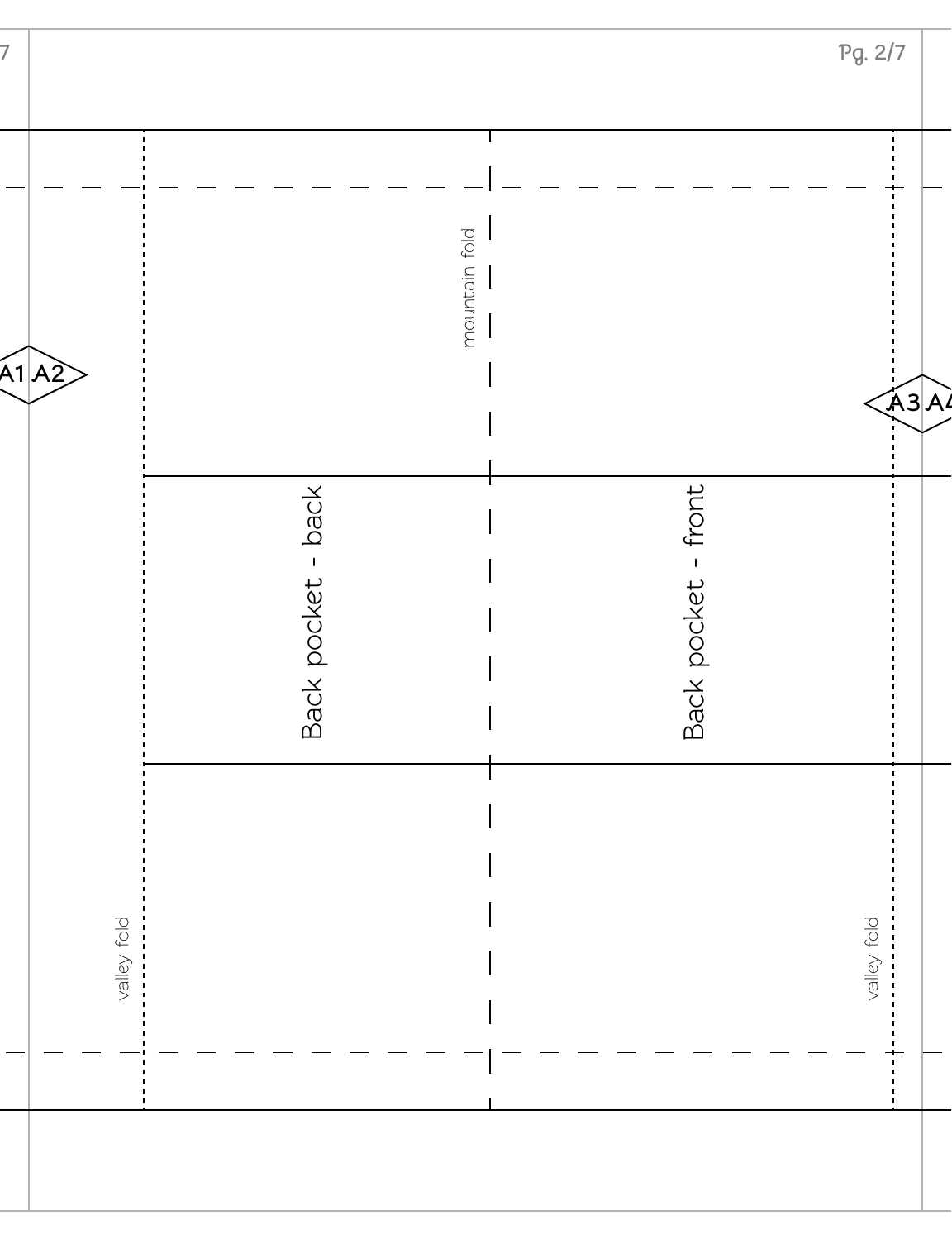| mountain fold<br>A3A                          |                                            |
|-----------------------------------------------|--------------------------------------------|
| Front pockets - front<br>Front pockets - back | Bottom                                     |
|                                               | $\left(\overline{A5} \overline{A6}\right)$ |
|                                               |                                            |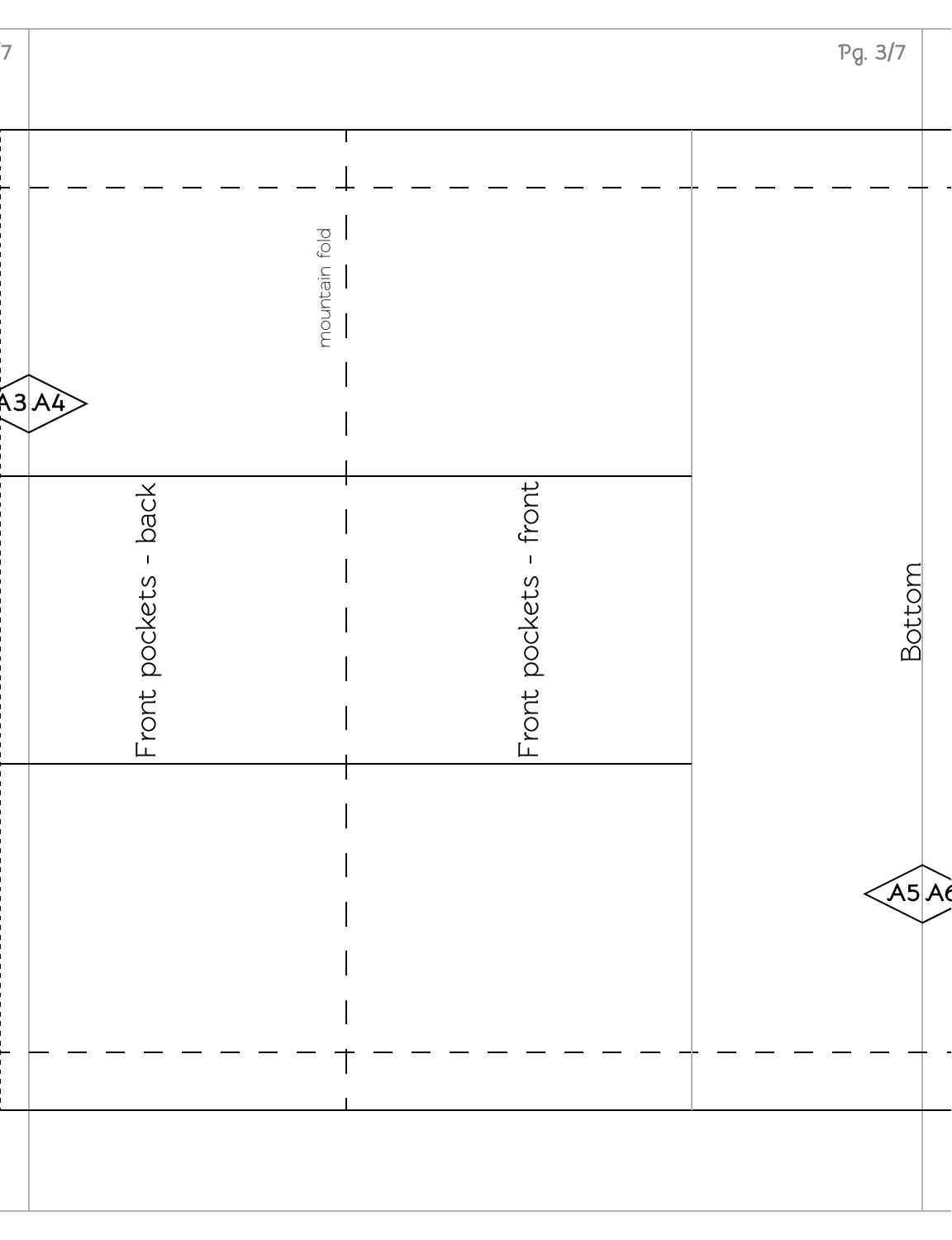| mountain fold<br>$\left( \overline{A7} \middle  A \right)$<br>Bottom pocket - front<br>Bottom pocket - back<br>Bottom |
|-----------------------------------------------------------------------------------------------------------------------|
| $\left[5A\right]$<br>valley fold                                                                                      |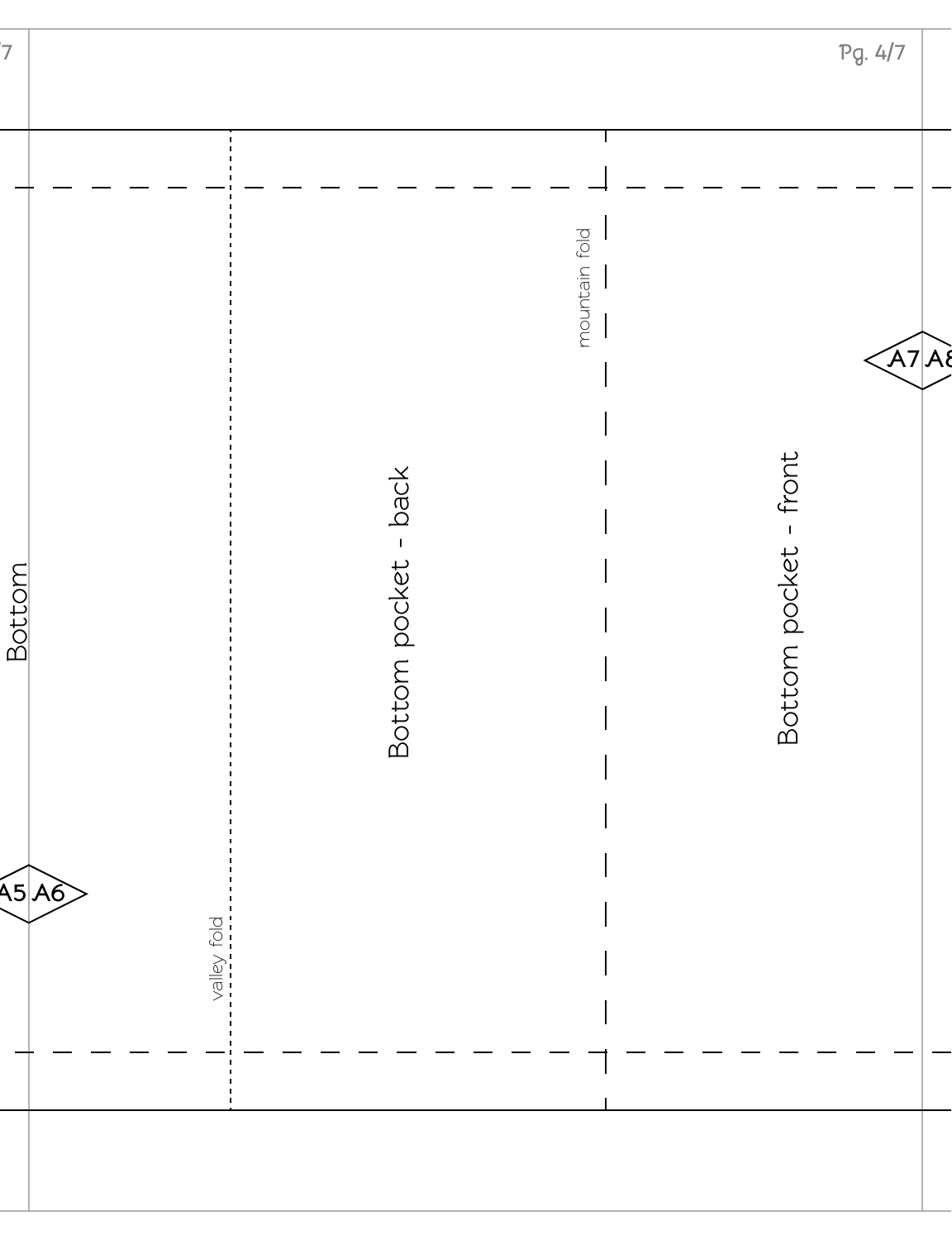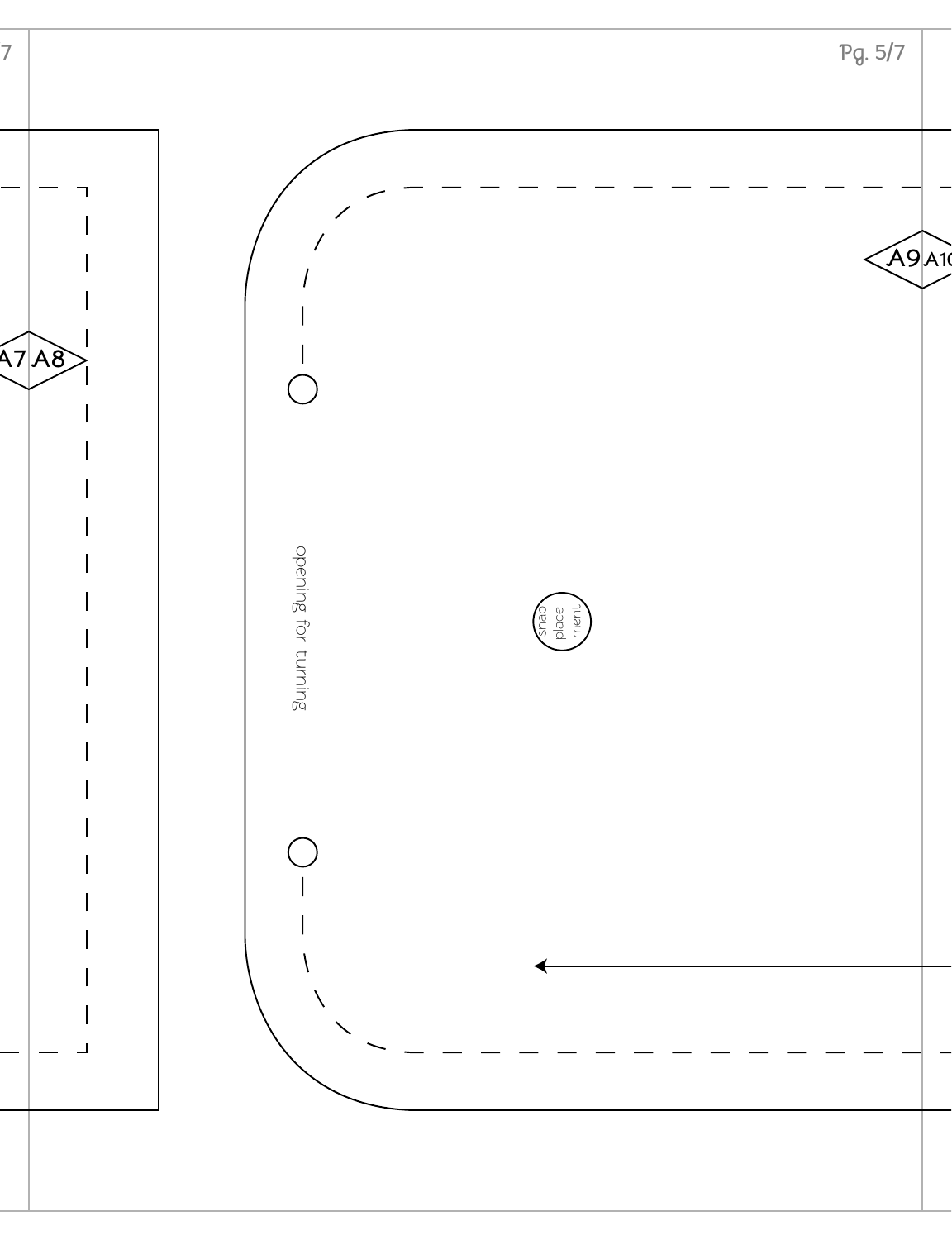